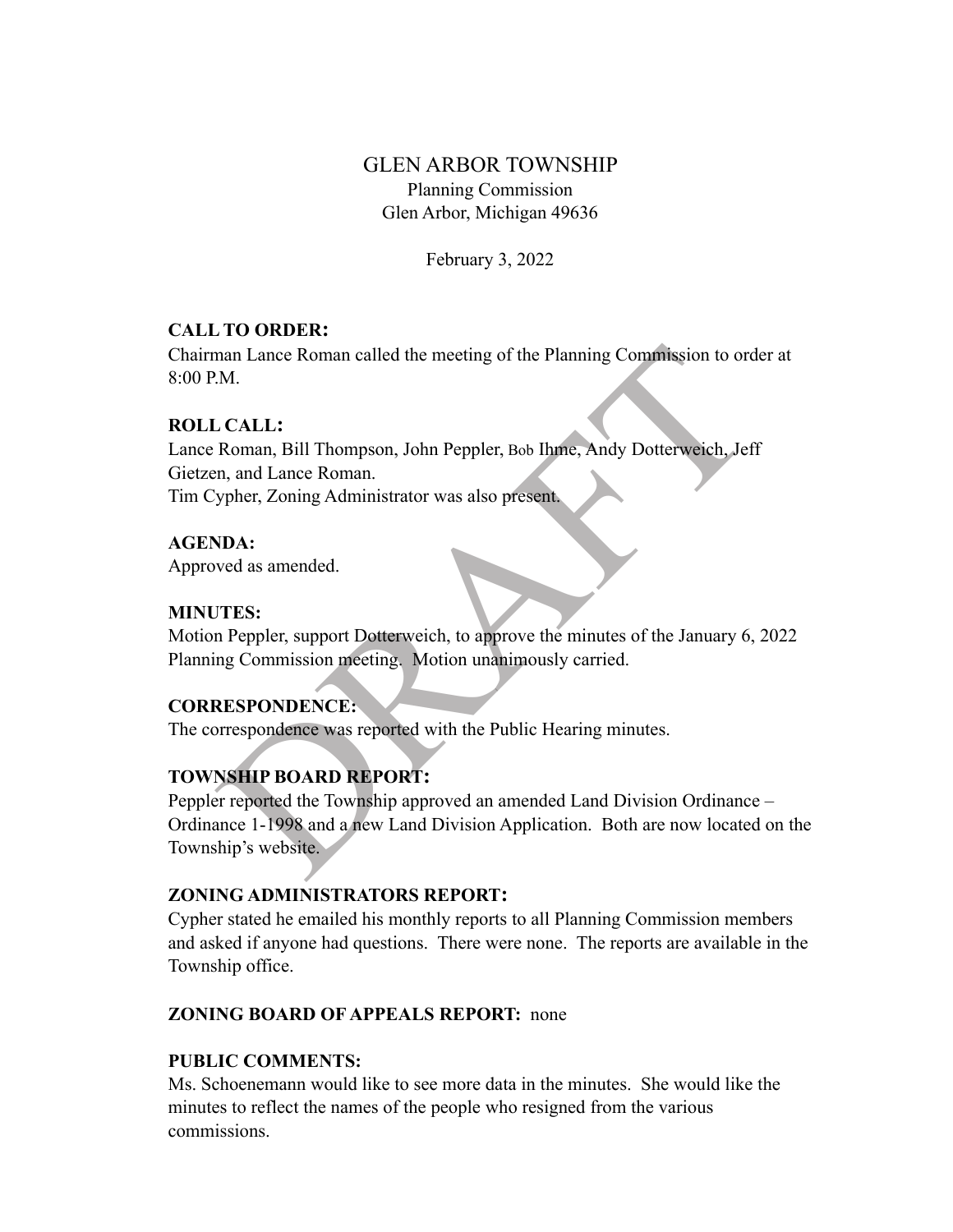Don Lewis suggested that we need an enabling act in the ordinance to be able to use conditional rezoning.

## **BUSINESS:**

1. Recap of public hearing.

Roman suggested that amending the Master Plan and working on a text amendment might be better than pursuing conditional rezoning. He stated that both can be done at the same time.

## 2. Discussion of rezoning.

Roman presented a copy of MCL 125.3405 Use and development of land as condition to rezoning, to each member for their review.

MCL 125.3405 Use and development of land as condition to rezoning sec. 405 states:

- 1) An owner of land may voluntarily offer in writing, and the local unit of government may approve, certain use and development of the land as a condition to a rezoning of the land or an amendment to a zoning map.
- man presented a copy of MCL 125.3405 Use and development of land a<br>adition to rezoning, to each member for their review.<br>125.3405 Use and development of land as condition to rezoning sec. 405<br>An owner of land may voluntari 2) In approving the conditions under subsection 1), the local unit of government may establish a time period during which the conditions apply to the land. Except for an extension under subsection 4), if the conditions are not satisfied within the time specified under this subsection, the land shall revert to its former zoning classification.
- 3) The local government shall not add to or alter the conditions approved under subsection 1) during the time period specified under subsection 2) of this section.
- 4) The time period specified under subsection 2) may be extended upon the application of the landowner and approval of the local unit of government.
- 5) A local unit of government shall not require a landowner to offer conditions as a requirement for rezoning. The lack of an offer under subsection 1) shall not otherwise affect a landowner's rights under this act, the ordinances of the local unit of government, or any other laws of this state.

Roman said that in order to better understand when, where, and how this statute is intended to work that he had a phone call with Mark Wyckoff the editor of *Planning & Zoning News.* Roman said that Wyckoff is a foremost recognized planner in the State of Michigan who has been a member of numerous boards and commissions that helped the MI State congress write zoning laws and statutes. Roman also said that Wyckoff reported on Conditional Rezoning in two consecutive issues of *Planning & Zoning News*, shortly after the statute was passed in 2006 and that Wyckoff's company assisted in writing the Glen Arbor Master Plan in 2005. Roman then recapped what he believed to be important points from his conversation.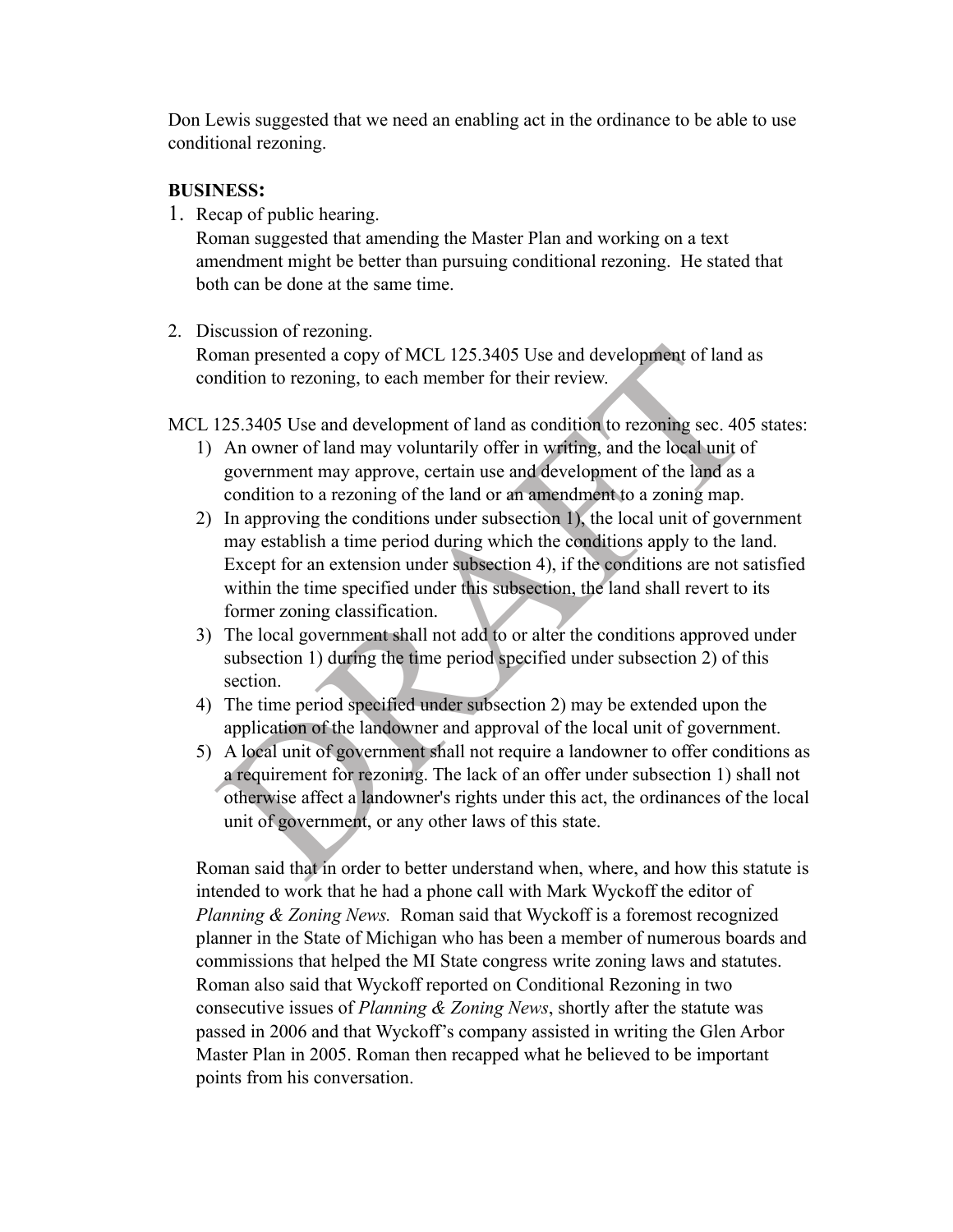- 1) Wyckoff feels that the statute was rushed through congress and as result is very subjective and abstract, hence is open for confusion and open-ended questions. He recommends that its use should be avoided, when possible, and especially for a small township such as Glen Arbor.
- 2) The statute does not reference a local ordinance clause, so one is not needed and the township cannot disallow an application.
- 3) It is very important that the conditions are authored by the applicant without influence of the PC or township board members outside a meeting.
- 4) There cannot be any negotiations on the conditions, it is a simple up/down vote by the PC, and then the actual decision is made by the township board. Hence there is not a necessity for a finding of facts.
- 5) There is no appeal to the ZBA as the statute is legislative in nature as opposed to administrative.
- 6) It is unknown if precedence is set, as court cases are few, so there are many possibilities for lawsuits.
- There is no appeal to the ZBA as the statute is legislative in nature as o<br>to administrative.<br>It is unknown if precedence is set, as court cases are few, so there are m<br>is unknown if precedence is set, as court cases are f 7) Wyckoff indicated that an important requirement for conditional rezoning is proper record keeping. The Township will need to keep track of the conditions for each parcel as the conditions follow the property, not the owner. He feels a small township may not have the protocols in place to properly store and retrieve these records as Planning Commission members and Zoning Administrators change over time. Every time a zoning application is made, it will be the township's responsibility to determine if there are any pre-existing conditional rezoning issues.
- 8) It is also possible that township board accepted conditional rezoning's will set a precedent of applications by applicants who want to do something that zoning does not allow, but would not make muster as an appeal to the ZBA. It could flood the Planning Commission and Township Board with application requests that would take time to adjudicate.
- 9) Wyckoff suggested that we ask the MTA for their sample conditional rezoning material.
- 10) Wyckoff indicated that conditional rezoning is not that popular and rarely used for residential considerations.
- 11) Roman said that he related to Wyckoff, in great detail, the proposed used of conditional rezoning to rectify the single-family dwelling in the GA Business district issue the Planning Commission is currently dealing with. Roman also said that Wyckoff highly recommended against conditional rezoning and suggested an ordinance text amendment and, if necessary, amending the Master Plan.
- 12) Wyckoff suggested that Glen Arbor avoid conditional rezoning.
- 2.5 Zoning Map

Peppler: The County has not done a good job with keeping the zoning map up to date.He highlighted three corrections needed on the Zoning map dated 1/5/2022. Cypher will contact the County and have the maps corrected.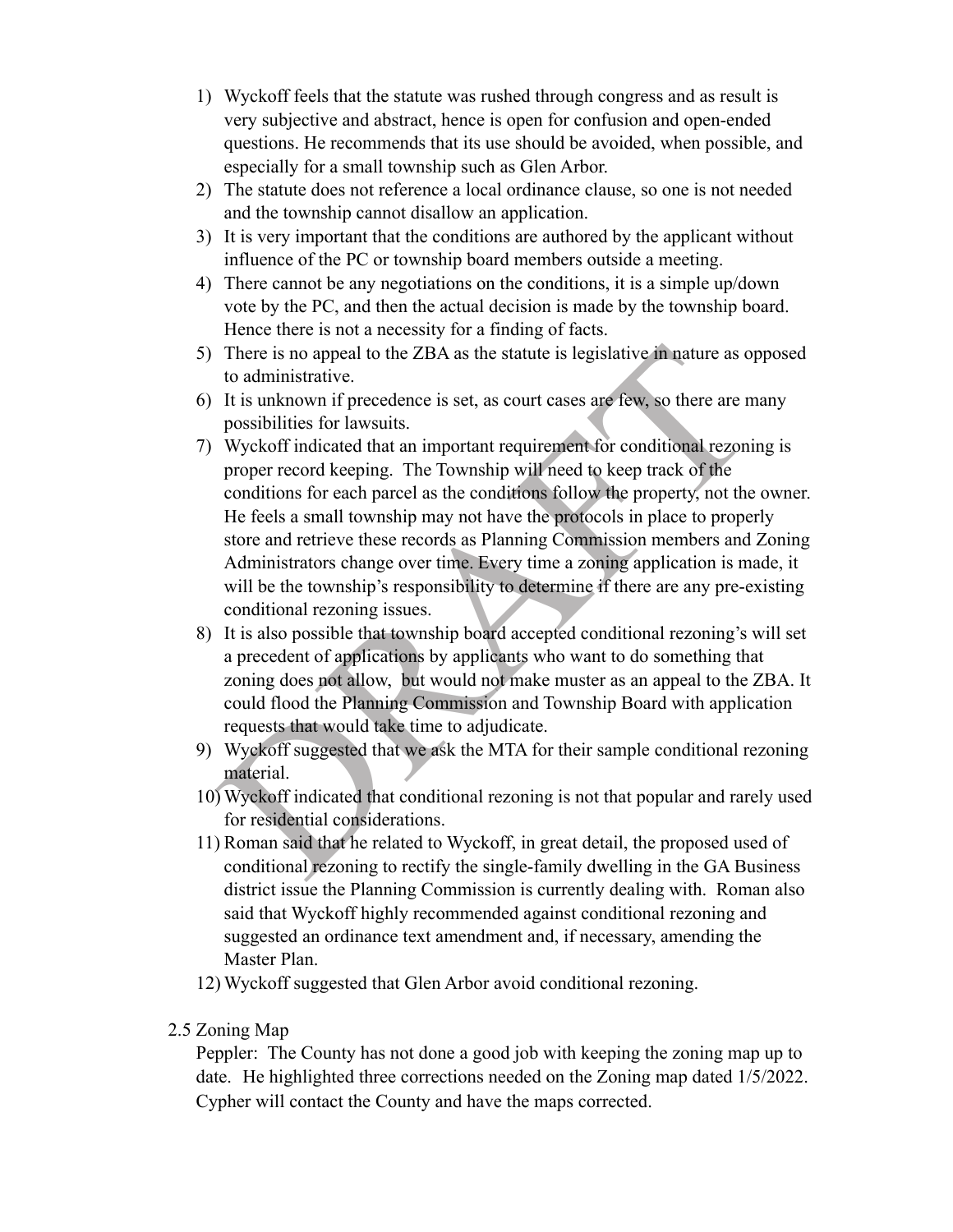3. Review Township Board comments for Single Family Dwellings in business The Chamber is concerned that properties will go to Residential instead of Commercial. It was pointed out that several Residential properties have actually gone to Commercial. Members continued discussion of Business 1 and Business 2 idea that was brought forward at the January meeting.

**Peppler moved to add J. to Article VIII BUSINESS DISTRICT – SECTION VIII.1 Use Regulations with J. reading "Single Family Dwelling structures are allowed if the parcel of land does not abut M-22, north of State Street (at corner parcel 006-122-088-10) following M-22 through the end of the Business District, and that R-1 setback requirements are met. Gietzen supported. Roll call vote: Thompson aye, Ihme aye, Dotterweich aye, Gietzen aye, Roman aye, Peppler abstain. Motion carried.**

A public hearing on the preceding text amendment was set for April 7, 2022 at 7:00 pm in the township hall.

Roman: A text amendment can be changed following input from the public hearing.

- 4. Review ordinance update proposals (time allowing)
	- a. Relaxing off street parking requirements in Business District
	- b. Fences as structures review

Not discussed – held for future agenda

5. Ordinance review sub-committee update (Hold for future agenda) Not discussed – held for future agenda

## **PUBLIC COMMENTS:** none

## **COMMISSION MEMBER COMMENTS:**

**propried. Roll call vote: Thompson aye, Ihme aye, Dotterweich aye,**<br>
etzen aye, Roman aye, Peppler abstain. Motion carried.<br>
public hearing on the preceding text amendment was set for April 7, 202.<br>
00 pm in the township Gietzen thanked everyone for good discussion. He said it will be important to explain to the public in detail why the Commission feels the text amendment is necessary and that before he learned the details of the difficulties of certain properties he was opposed to any changes.

## **ADJOURN:**

The meeting of the Glen Arbor Township Planning Commission was adjourned at 9:30 PM.

Respectfully Submitted,

Dotti Thompson Recording Secretary